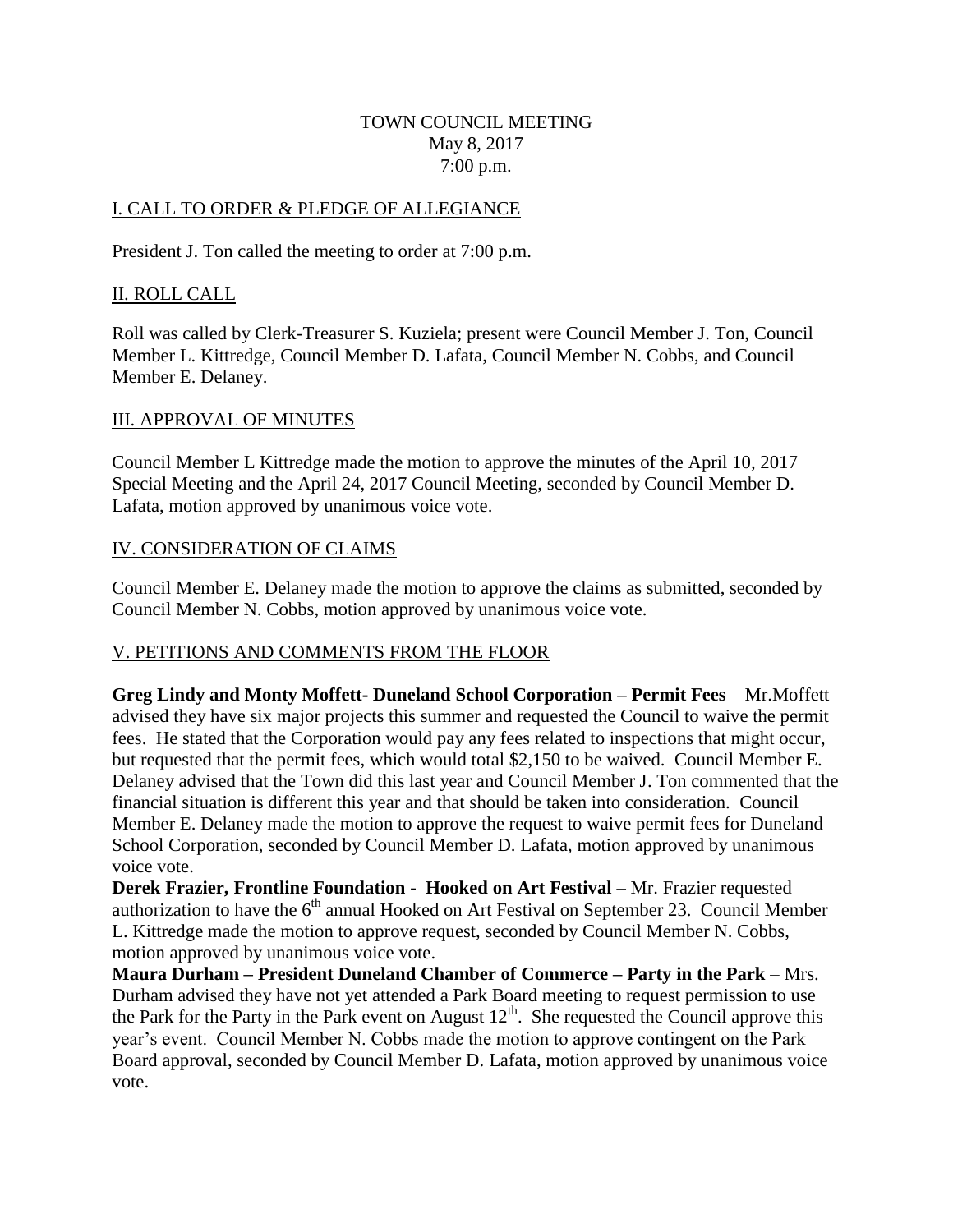Mrs. Durham also asked the Council regarding the \$2,500 cash contribution for fireworks this year. Council Member J. Ton advised that since this was tabled at the last meeting it would require a motion to remove it from the table to be addressed. Council Member E. Delaney advised he did not want to remove this from the table at this time. Mrs. Durham advised she would return to the next Council meeting.

#### VI. REPORTS FROM OFFICIALS AND DEPARTMENT HEADS

A. POLICE - Chief Cincoski advised he has submitted a letter with the assistance of the Town Attorney regarding the quotes for vehicle equipment. He advised the quote from Waymire was the lowest however, it was non-responsive. Town Attorney Lukmann advised that in reviewing the quotes, Waymire was non-responsive and therefore it was proper to award the quote to the next lowest quote, which was Bartronics for \$60,517.20. He advised the Council had several options including rejecting all the quotes and have it requoted, or they could accept Chief Cincoski's recommendation to award the quote to Bartronics and include the Chief's letter as findings including them as part of the minutes. Council Member E. Delaney made the motion to accept Chief Cincoski's recommendation to award the quote to Bartronics and including the letter with the findings as part of the minutes, seconded by Council Member L. Kittredge, motion approved by unanimous voice vote.

B. FIRE - Chief Jarka reported that during check of the building and maintenance they found there were windowsills that needed repairs.

C. TOWN HALL - Clerk-Treasurer S. Kuziela reported she is still working on the budget process, and is waiting for revenues from the State.

D. STREETS, SANITATION & CENTRAL SERVICES- Street Commissioner J. Schnadenberg presented the 2017 paving projects list and advised actions taken during the Redevelopment Commission meeting. He advised the list included five streets for paving, cracksealing and striping. He also requested the Council take action on an amendment for the Brush Ordinance, which formalized the rules the Town has had in place for several years. Council President J. Ton requested that this Ordinance be addressed at this point. Ordinance 2017-05 Council Member E. Delaney made the motion to approve the Ordinance on  $1<sup>st</sup>$  Reading, seconded by Council Member N. Cobbs, motion approved by unanimous voice vote. Council Member D. Lafata made the motion to suspend the rules, seconded by Council Member L. Kittredge, motion approved by unanimous voice vote. Council Member L. Kittredge made the motion to approve the Ordinance on 2<sup>nd</sup> Reading, seconded by Council Member D. Lafata, motion approved by unanimous voice vote.

E. ENGINEERING – Council Member J. Ton spoke on behalf of Engineer M. O'Dell and advised they attended a meeting with Mike Jabo of DLZ to obtain general information concerning Rail Quiet Zones and they have outlined a timeline for the project.

F. BUILDING - No Report

G. PARK - Council Member N. Cobbs spoke on behalf of Superintendent B. Mathias and advised the concrete work for the splash pad is progressing, and the work for the playgrounds is progressing.

H. ATTORNEY - No Report

I. UTILITIES - NO Report

J. TOWN MANAGER- Town Manager B. Doyle reported on the legislation update regarding road funding.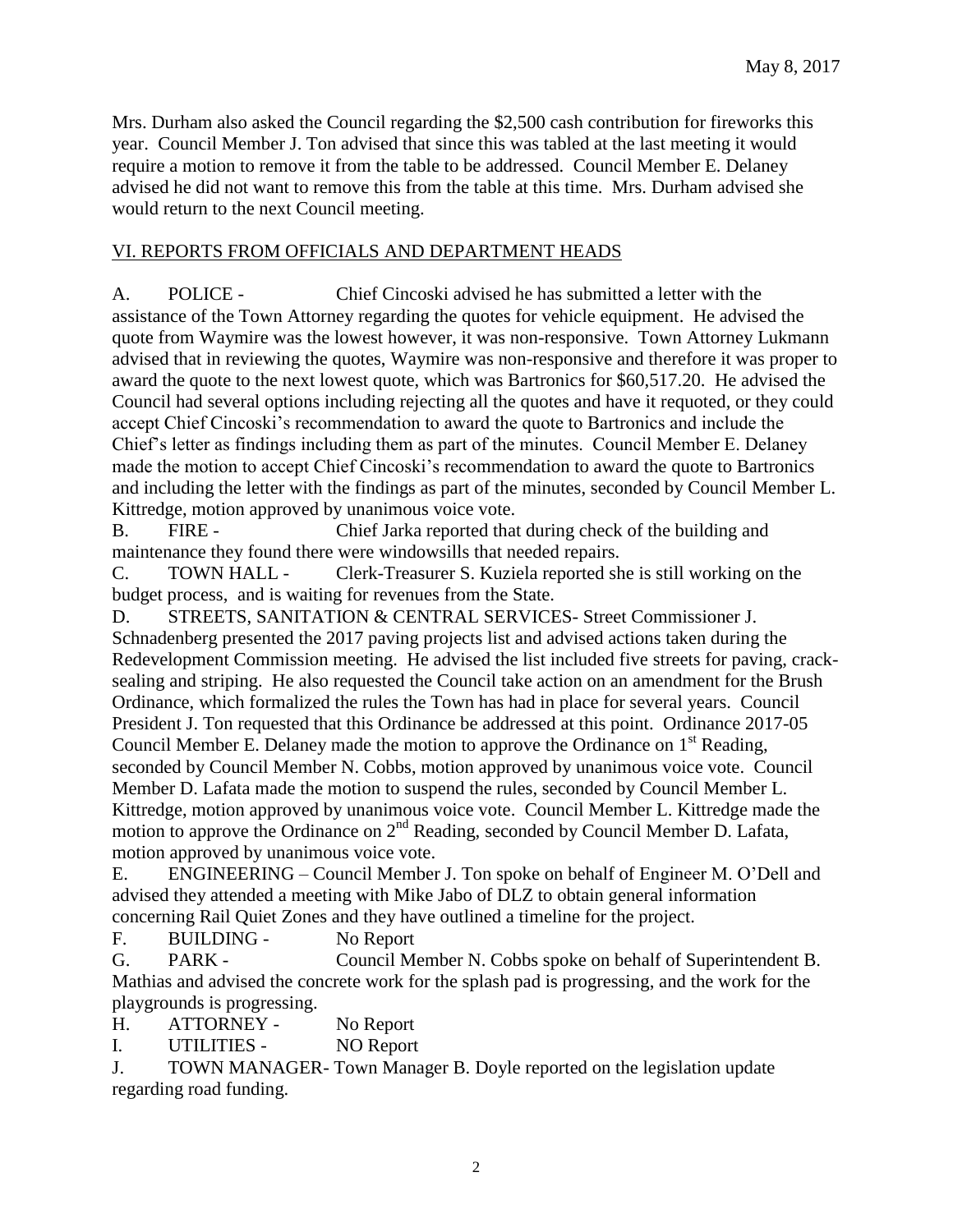$+$ 

K. NIRPC REPORT - Council Member J. Ton advised the executive board would meet on Thursday.

## VII. PUBLIC HEARINGS, BID OPENINGS AND REMONSTRANCES

**Deer Run Apartments – Street Vacation** – Town Attorney Lukmann advised the information was not submitted in time to hear this tonight and should be continued to May 22nd

## VIII. ORDINANCES AND/OR RESOLUTIONS

**RESOLUTION 2017-07** – A Resolution of the Town Council of the Town of Chesterton Regarding Reclassification and Transfer of Expenses - Council Member L. Kittredge made the motion to approve the Resolution, seconded by Council Member N. Cobbs, motion approved by unanimous voice vote.

## IX. COMMUNICATIONS

NONE

## X. OLD BUSINESS

NONE

## NEW BUSINESS

**Brian Lewandowski/A-1 Contraction: 1801-1803 Westchester Ave – Sidewalk Waiver** – Town Attorney Lukmann advised this is the first meeting for this request and this should be referred to the department heads for review and comment.

## XII. COMMENTS FROM THE BOARD

Council Member D. Lafata: No Comment Council Member N. Cobbs: No Comment Council Member L. Kittredge: No Comment Council Member E. Delaney: Council Member E. Delaney commented on the work on the splash pad. Council Member J. Ton: Council Member J. Ton commented about the dedication of the work at the Boys and Girls Club and the fine work they are doing for the community's youth.